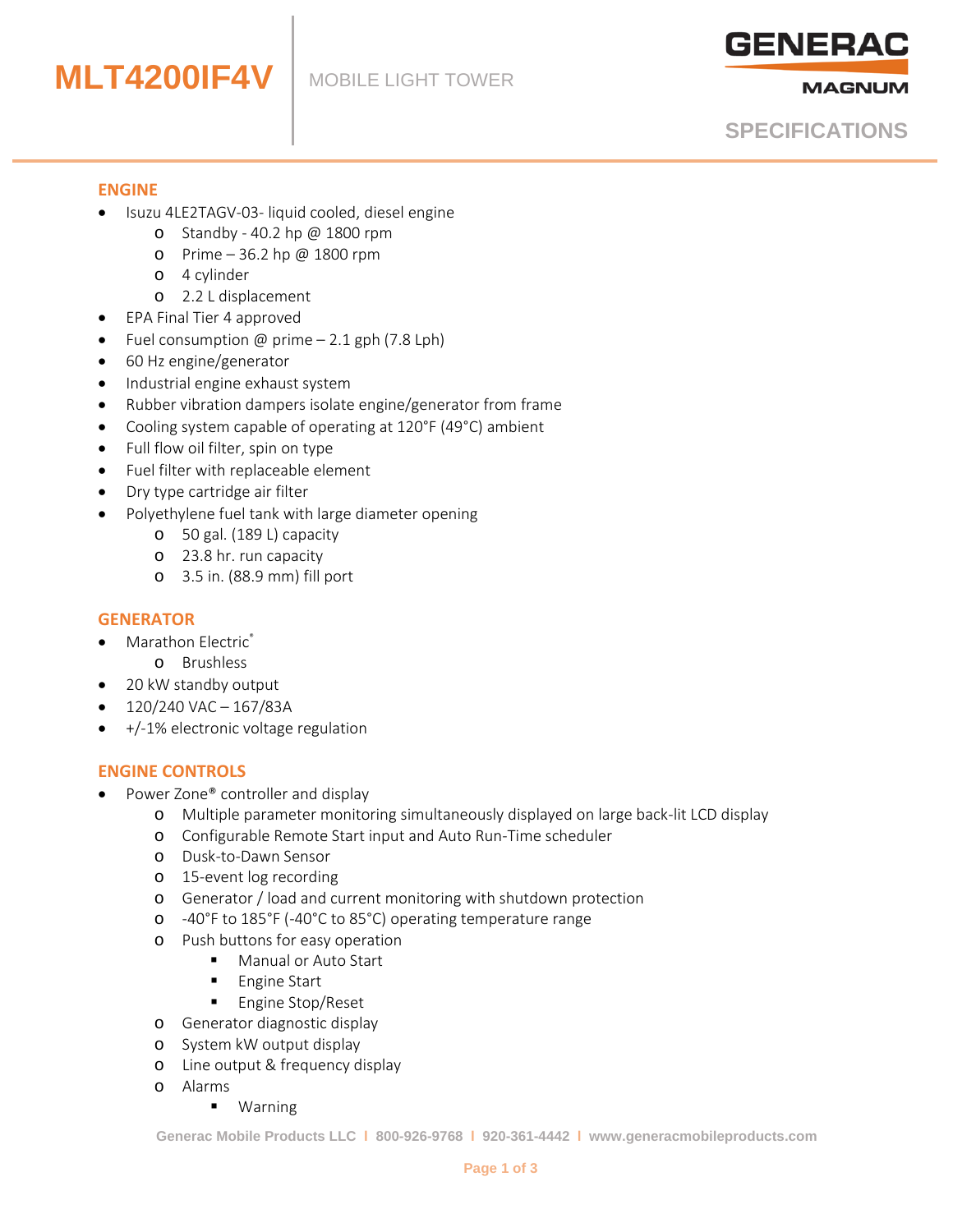# **ENGINE CONTROLS (continued)**

- **Shutdown**
- Engine
- o Alarm list warnings / shutdowns
	- Over speed protection: shutdown 115%
- Oil pressure: warning 25 psi; shutdown 20 psi
- Coolant temperature: warning 220°F (104°C); shutdown 230°F (110°C)
- Battery voltage: over 15VDC; under 11VDC
- Generator over voltage: warning  $-110\%$ ; electrical trip  $-111\%$
- Generator under voltage: warning 87%; electrical trip 86%
- Generator over frequency: warning  $-$  105%; electrical trip  $-$  110%
- Generator under frequency: warning 95%; electrical trip 90%

# **ELECTRICAL SYSTEM**

- Individual floodlight circuits with 15A breakers
- 100A start limit breaker (assures no load condition exists before starting)
- Standard individually breakered convenience outlets:
	- o (2) 120 VAC 20 Amp GFCI duplex outlets (NEMA 5-20R type)
	- o (2) 240 VAC 30 Amp Twistlock outlets (NEMA L6-30R type)
	- o (2) 240 VAC 50 Amp Twistlock outlets (Non-NEMA 6369)
- 720CCA wet cell battery

#### **FLOODLIGHTS**

- (4) light fixtures 1000 watts each metal halide
- Oval aluminum reflector
- Tempered glass lens
- Silicone gaskets for moisture and dust protection
- Friction disc mounting for tool less positioning
- Individual floodlight On/Off switches

#### **MAST**

- Single toggle switch for raising and lowering vertical mast
- LightTracking System distinctive angle fixture design for common light distribution
- Mast stowed height: 9.25 ft. (2.82 m)
- 30 ft. (9.14 m) maximum extension, 3-section, tubular steel
- Urethane guides on all sides of mast tubes
- Industrial black powder coat finish
- 1500 lb. (680 kg) automatic self-breaking electric winch easily raises mast vertically
- 359° ground-level rotation with locking system
- Coiled mast cord
- Equipped with single lifting eye and fork pockets